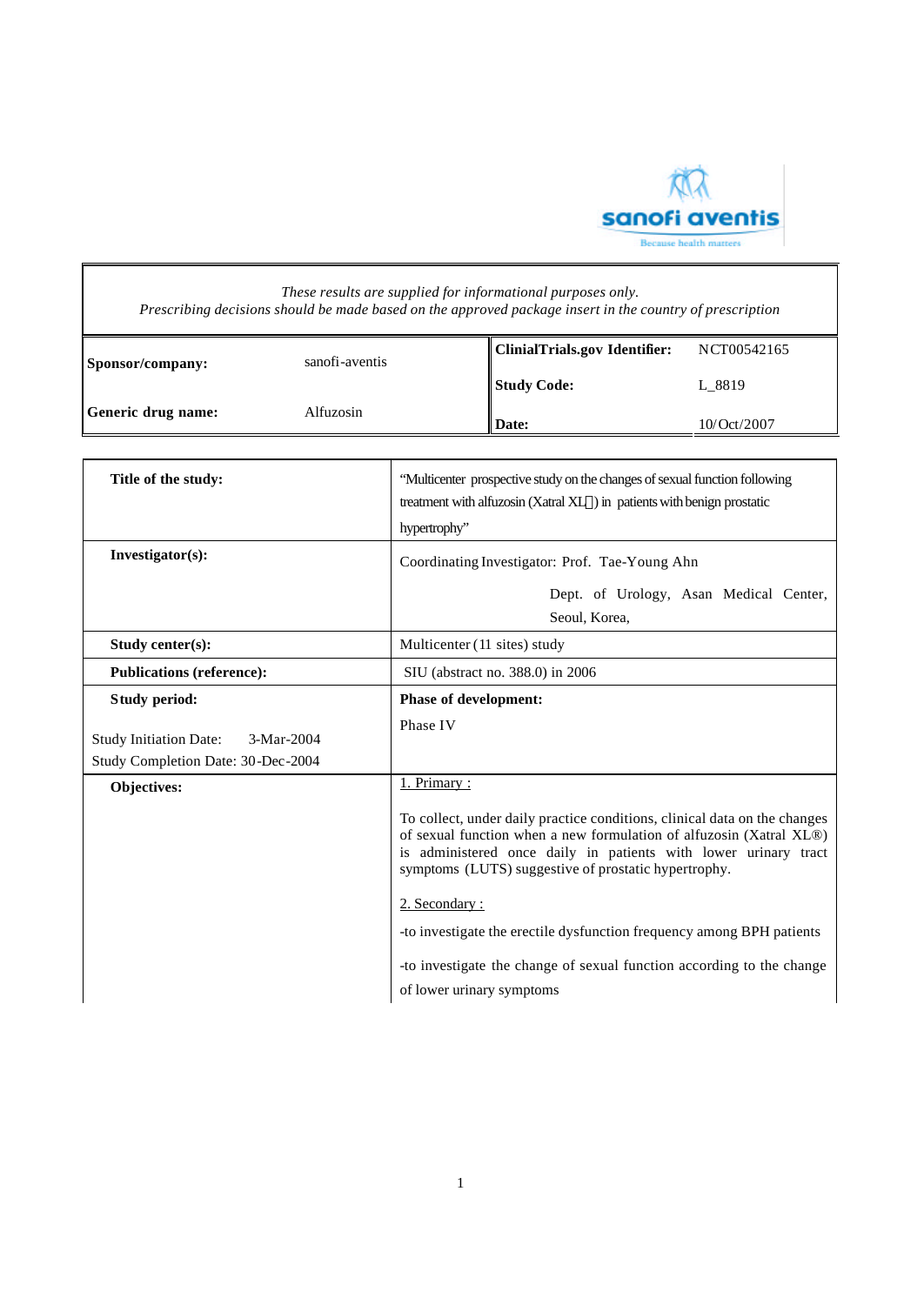| Methodology:                 | This is an open, non-comparative, multicenter, 3-month observational<br>study conducted among urologists in Korea.                                                                      |
|------------------------------|-----------------------------------------------------------------------------------------------------------------------------------------------------------------------------------------|
|                              | There was no pre-inclusion or wash-out period. Patients included in<br>the trial received one tablet of alfuzosin at the end of an evening meal<br>for 3 months.                        |
|                              | 3 visits was done: an inclusion visit (D0), intermediate visit (M1) and<br>final visit $(M3)$ .                                                                                         |
|                              | If necessary, visits took place $+\prime$ - 14 days before or after the theoretical                                                                                                     |
|                              | dates, calculated from the D0 visit.                                                                                                                                                    |
| Number of patients/subjects: | A total of 203 subjects from 11 study centers participated in the study,                                                                                                                |
|                              | and all of them administered at least one dose of study drug. Subject of                                                                                                                |
|                              | 203 patients participating in the study, 166 patients were completed                                                                                                                    |
|                              | and 37 patients were withdrawn.                                                                                                                                                         |
|                              | The reasons for early withdrawal include failure to follow-up with<br>5.4% (11 patients), others with 4.9% (10 patients), adverse events with                                           |
|                              | 4.4% (9 patients) and lack of efficacy with 1.5% (3 patients). Of those<br>reasons, others include the withdrawal of consent and violation of<br>protocol inclusion/exclusion criteria. |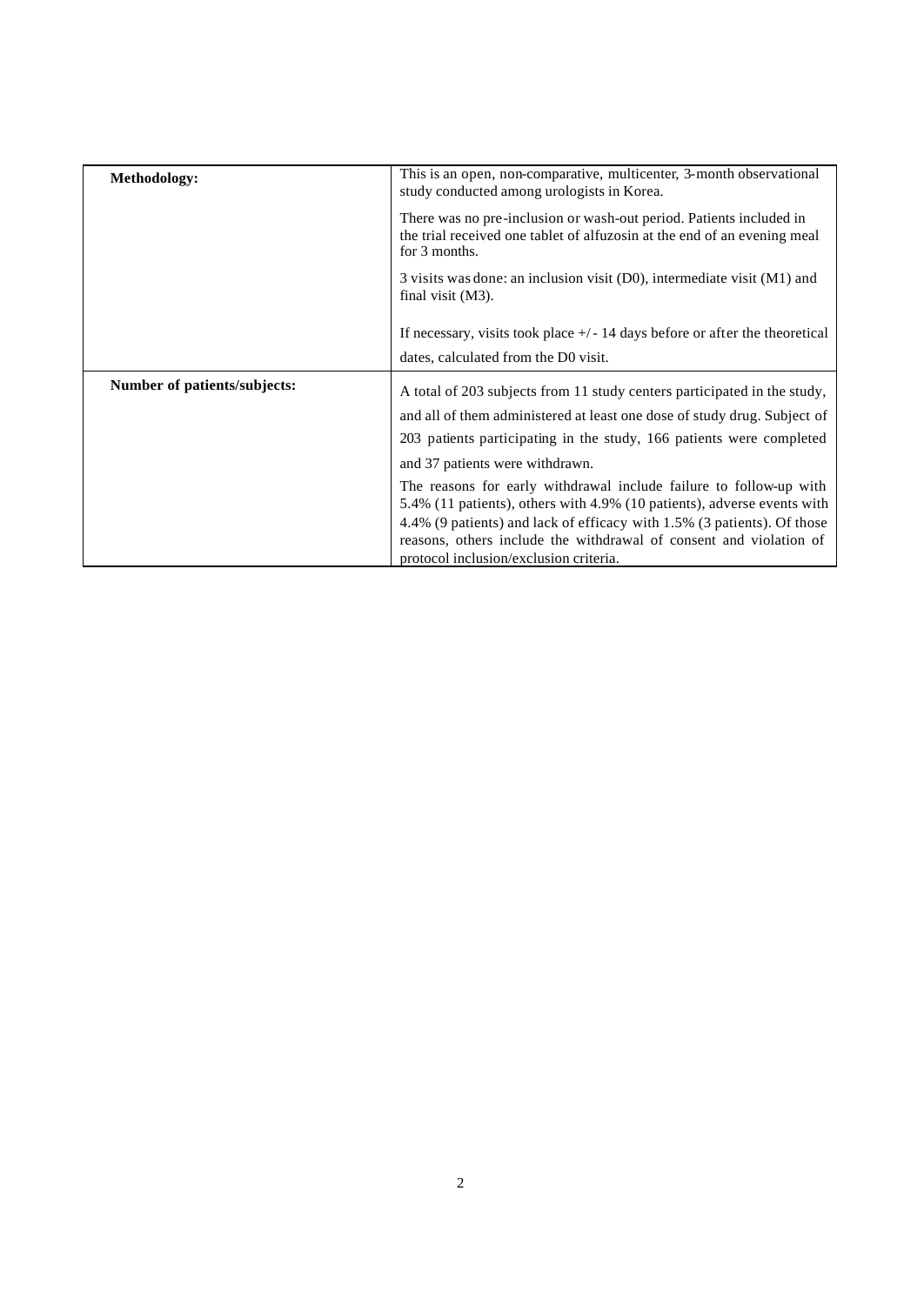| Diagnosis and criteria for inclusion: |                                             |                                                                                                                                                                                                                                                                                                                                                                                                                                                                                                                                                                                                                                                                                                                                                                                                                                                                                                                                                                                                                                                                                                                                                                                                                                      |
|---------------------------------------|---------------------------------------------|--------------------------------------------------------------------------------------------------------------------------------------------------------------------------------------------------------------------------------------------------------------------------------------------------------------------------------------------------------------------------------------------------------------------------------------------------------------------------------------------------------------------------------------------------------------------------------------------------------------------------------------------------------------------------------------------------------------------------------------------------------------------------------------------------------------------------------------------------------------------------------------------------------------------------------------------------------------------------------------------------------------------------------------------------------------------------------------------------------------------------------------------------------------------------------------------------------------------------------------|
|                                       | Inclusion criteria<br>active partner        | Patients satisfying the following criteria were included:<br>1. male patient suffering from LUTS lasting 6 months and over<br>2. male patient aged 50 years old and over who has a continuous<br>3. Signed informed consent to participate in the study                                                                                                                                                                                                                                                                                                                                                                                                                                                                                                                                                                                                                                                                                                                                                                                                                                                                                                                                                                              |
|                                       | Exclusion criteria<br>androgen<br>treatment | 1. Patients not suitable for participating in the study according to<br>the individual judgment of the investigator such as unstable<br>medical state, mental disorder, drug or alcohol abuse<br>2. Primary hypogonadism and neuropathy patients<br>3. History of prostate surgery<br>4. Patients with prostate cancer<br>5. History of organ surgery or organ damage in pelvis<br>6. History of myocardial infarction, stroke, and life threatening<br>arrhythmia within last 6 months<br>7. Patients with haematuria caused by other reasons except BPH<br>8. Patients with uncontrolled hypertension in spite of treatment<br>with antihypertensive agents<br>9. History of a malignant tumor within last 5 years<br>10. Patients who are currently controlled with other medication<br>for erectile dysfunction<br>11. Patients who have been administered with androgen or anti-<br>12. Patients who is treated for psychiatric disorder or depression<br>13. Combination with other alpha1-blockers<br>14. Patients previously not improved by an alpha1-blocker<br>15. Known hypersensitivity to the alfuzosin<br>16. History of postural hypotension or syncope<br>17. Hepatic insufficiency<br>18. Unstable angina pectoris |
|                                       |                                             | Contraindication of study drug was reflected in exclusion criteria.                                                                                                                                                                                                                                                                                                                                                                                                                                                                                                                                                                                                                                                                                                                                                                                                                                                                                                                                                                                                                                                                                                                                                                  |
| <b>Investigational product:</b>       |                                             |                                                                                                                                                                                                                                                                                                                                                                                                                                                                                                                                                                                                                                                                                                                                                                                                                                                                                                                                                                                                                                                                                                                                                                                                                                      |
| Dose:                                 | meal                                        | Alfuzosin 10 mg (XATRAL XL® one tablet) once daily after evening                                                                                                                                                                                                                                                                                                                                                                                                                                                                                                                                                                                                                                                                                                                                                                                                                                                                                                                                                                                                                                                                                                                                                                     |
| <b>Duration of treatment:</b>         |                                             | <b>Duration of observation:</b>                                                                                                                                                                                                                                                                                                                                                                                                                                                                                                                                                                                                                                                                                                                                                                                                                                                                                                                                                                                                                                                                                                                                                                                                      |
| 3-month treatment period              |                                             | 3-month treatment period                                                                                                                                                                                                                                                                                                                                                                                                                                                                                                                                                                                                                                                                                                                                                                                                                                                                                                                                                                                                                                                                                                                                                                                                             |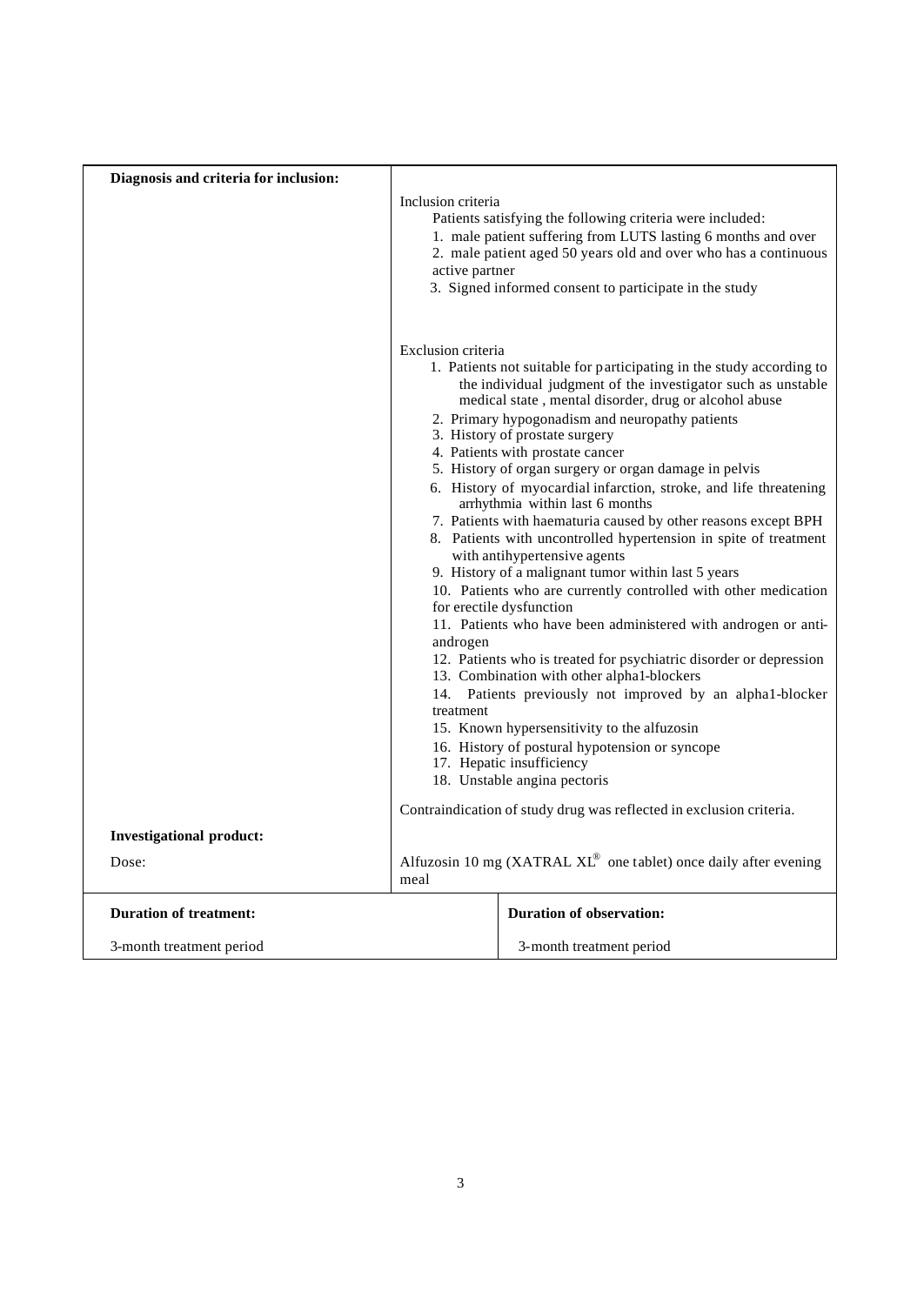| Refernce therapy:                                              | <b>NA</b>                                                                                                                                                                                                                                                                                                                                                                                                                                                                                                                                                                                                                                                                                                                                                                                                                                                                                                                                                                                                                                                                                                                                                                                                                                                               |
|----------------------------------------------------------------|-------------------------------------------------------------------------------------------------------------------------------------------------------------------------------------------------------------------------------------------------------------------------------------------------------------------------------------------------------------------------------------------------------------------------------------------------------------------------------------------------------------------------------------------------------------------------------------------------------------------------------------------------------------------------------------------------------------------------------------------------------------------------------------------------------------------------------------------------------------------------------------------------------------------------------------------------------------------------------------------------------------------------------------------------------------------------------------------------------------------------------------------------------------------------------------------------------------------------------------------------------------------------|
| <b>Criteria for evaluation:</b><br><b>Statistical methods:</b> | Safety:<br>Spontaneously reported adverse events<br>$\bullet$<br>Blood pressure and heart rate measured in sitting position<br>Efficacy:<br>$\bullet$<br>IIEF and GEQ (Global Efficacy Question) to be filled by patient<br>IPSS and Quality of Life Score to be filled by patients<br>$\bullet$<br>Maximum Flow Rate and Post Voiding Residual Urine<br>No special statistical analysis was planned for this study. However, a<br>descriptive statistical analysis was conducted                                                                                                                                                                                                                                                                                                                                                                                                                                                                                                                                                                                                                                                                                                                                                                                       |
| Summary:                                                       | First patient entered the study on 3 Mar 2004 and the last patient<br>completed the study on 30 Dec 2004. (9month of patients enrolled and<br>3 month for follow-up of patients)<br>All efficacy assessments, except the assessment of the post void<br>residual urine at Month 3, indicated that there are statistically<br>significant changes between pre-treatment and post-treatment. Most of<br>efficacy assessment parameters including IIEF score, GEQ score,<br>IPSS, QOL score and the maximum flow rate indicated that the<br>symptoms have been improved.<br>There were statistically significant correlation between EF domain and<br>IPSS, however the correlation coefficient was -0.187, suggesting weak<br>correlation.<br>The incidence of adverse drug reaction occurred after the<br>administration of Xatral XL was 5.9%: 3.0% of nervous system<br>disorders, 1.5% of gastrointestinal disorders, 1.0% of vascular<br>disorders, 1.0% of skin and subcutaneous tissue system disorders.<br>In the assessment of vital signs, the changes of systolic/diastolic blood<br>pressure from baseline were statistically significant; however they<br>were not clinically significant. There were no statistically significant<br>changes in heart rate. |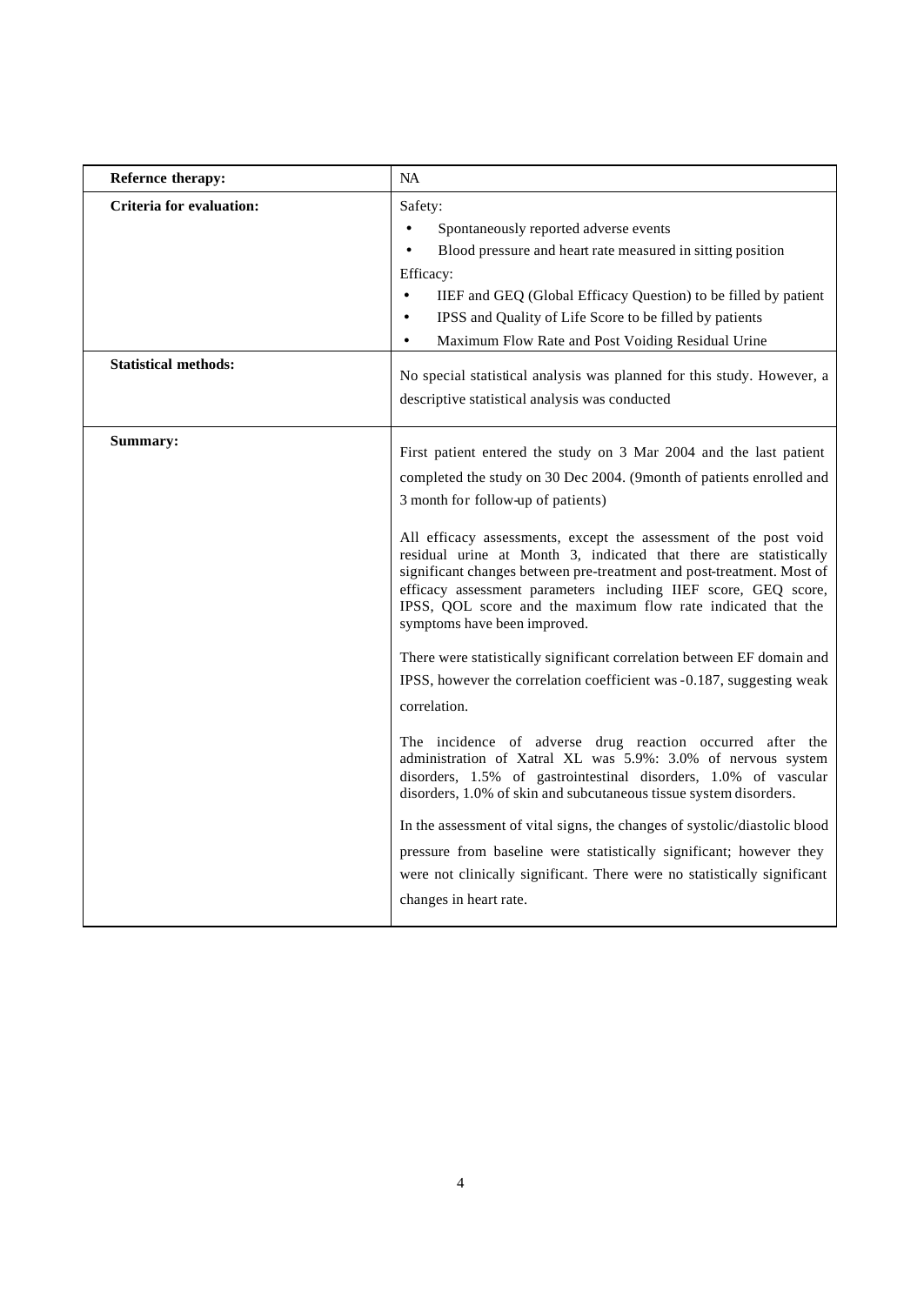## **Efficacy results:**

## \*IIEF

# **IIEF Score and 5 Domains - ITT**

|                                       |                                              | Xatral XL $(n=186)$                      |                                                     |                                                    |                                     |                     |
|---------------------------------------|----------------------------------------------|------------------------------------------|-----------------------------------------------------|----------------------------------------------------|-------------------------------------|---------------------|
|                                       | Erectile<br>Function $(1, 2,$<br>3, 4, 5, 15 | Intercourse<br>Satisfaction<br>(6, 7, 8) | Orgasmic<br>Function (9,<br>10)                     | Sexual<br>Desire $(11,$<br>12)                     | Overall<br>Satisfaction<br>(13, 14) | <b>Total Scores</b> |
|                                       |                                              |                                          | Baseline $n=186$                                    |                                                    |                                     |                     |
| Mean(SD)                              | $16.30(\pm 6.43)$                            |                                          | $6.70(\pm 2.86)$ $5.98(\pm 2.68)$                   | $5.18(\pm 1.74)$                                   | $5.42(\pm 2.00)$                    | $39.59(\pm 13.98)$  |
| Range                                 | $1 \sim 30$                                  | $0 \sim 14$                              | $0 \sim 10$                                         | $2 \sim 10$                                        | $2 \sim 10$                         | $7 - 69$            |
|                                       |                                              |                                          | Month $1$ n=183                                     |                                                    |                                     |                     |
| Mean(SD)                              |                                              |                                          | $17.46(\pm 6.93)$ $7.14(\pm 2.95)$ $6.10(\pm 2.78)$ | $5.42(\pm 1.72)$                                   | $5.67(\pm 1.85)$                    | $41.80(\pm 14.74)$  |
| Range                                 | $1 \sim 30$                                  | $0 \sim 14$                              | $0 \sim 10$                                         | $2 \sim 10$                                        | $2 \sim 10$                         | $5 - 68$            |
|                                       |                                              |                                          | Month $3$ n=186                                     |                                                    |                                     |                     |
| Mean(SD)                              |                                              |                                          | $18.35(\pm 6.70)$ $7.32(\pm 3.01)$ $6.24(\pm 2.70)$ | $5.82(\pm 1.69)$                                   | $5.94(\pm 1.98)$                    | $43.73(\pm 14.64)$  |
| <b>RANGE</b>                          | $1 \sim 30$                                  | $0 \sim 15$                              | $0 \sim 10$                                         | $2 \sim 10$                                        | $2 \sim 10$                         | $5 \sim 70$         |
| Change From Baseline To Month 1 n=183 |                                              |                                          |                                                     |                                                    |                                     |                     |
| Mean(SD)                              | $1.11(\pm 5.32)$                             |                                          |                                                     | $0.39(\pm 2.37)$ $0.08(\pm 2.25)$ $0.23(\pm 1.41)$ | $0.21(\pm 1.71)$                    | $2.02(\pm 11.08)$   |
| Range                                 | $-20 \sim 15$                                | $-9 \sim 6$                              |                                                     | $-9 \sim 5$ $-5 \sim 4$                            | $-6 \sim 5$                         | $-44 \sim 32$       |
| P-Value<br>(b)                        | 0.0053                                       | 0.0259                                   | 0.6221                                              | 0.0286                                             | 0.1021                              | 0.0145              |
|                                       |                                              |                                          |                                                     | Change From Baseline To Month 3 n=186              |                                     |                     |
| Mean(SD)                              | $2.05(\pm 6.21)$                             |                                          |                                                     | $0.61(\pm 2.89)$ $0.26(\pm 2.66)$ $0.64(\pm 1.59)$ | $0.52(\pm 2.05)$                    | $4.14(\pm 13.33)$   |
| Range                                 | $-23 \sim 21$                                |                                          | $-11 \sim 12$ $-10 \sim 8$ $-5 \sim 6$              |                                                    | $-6 \sim 7$                         | $-51 \sim 48$       |
| P-Value<br>(b)                        | < .0001                                      | 0.0043                                   | 0.1872                                              | < 0.0001                                           | 0.0006                              | < .0001             |

(a) This table is based on the last observation carried forward approach

(b) Paired t-test

\*GEQ

# **Global Efficacy Question**

## **Global Efficacy Question**

| $(GEO) - ITT$ |           |                     | $(GEQ) - PP$ |                     |            |
|---------------|-----------|---------------------|--------------|---------------------|------------|
|               |           | Xatral XL $(n=186)$ |              | Xatral XL $(n=158)$ |            |
|               | Yes       | No                  |              | Yes                 | No         |
|               | n(%)      | n(%)                |              | $n$ (%)             | $n(\%)$    |
| Month 1       | 98(53.85) | 84 (46.15)          | Month 1      | 82 (53.25)          | 72 (46.75) |
| Month 3       | 83(49.70) | 84 (50.30)          | Month 3      | 77 (48.73)          | 81 (51.27) |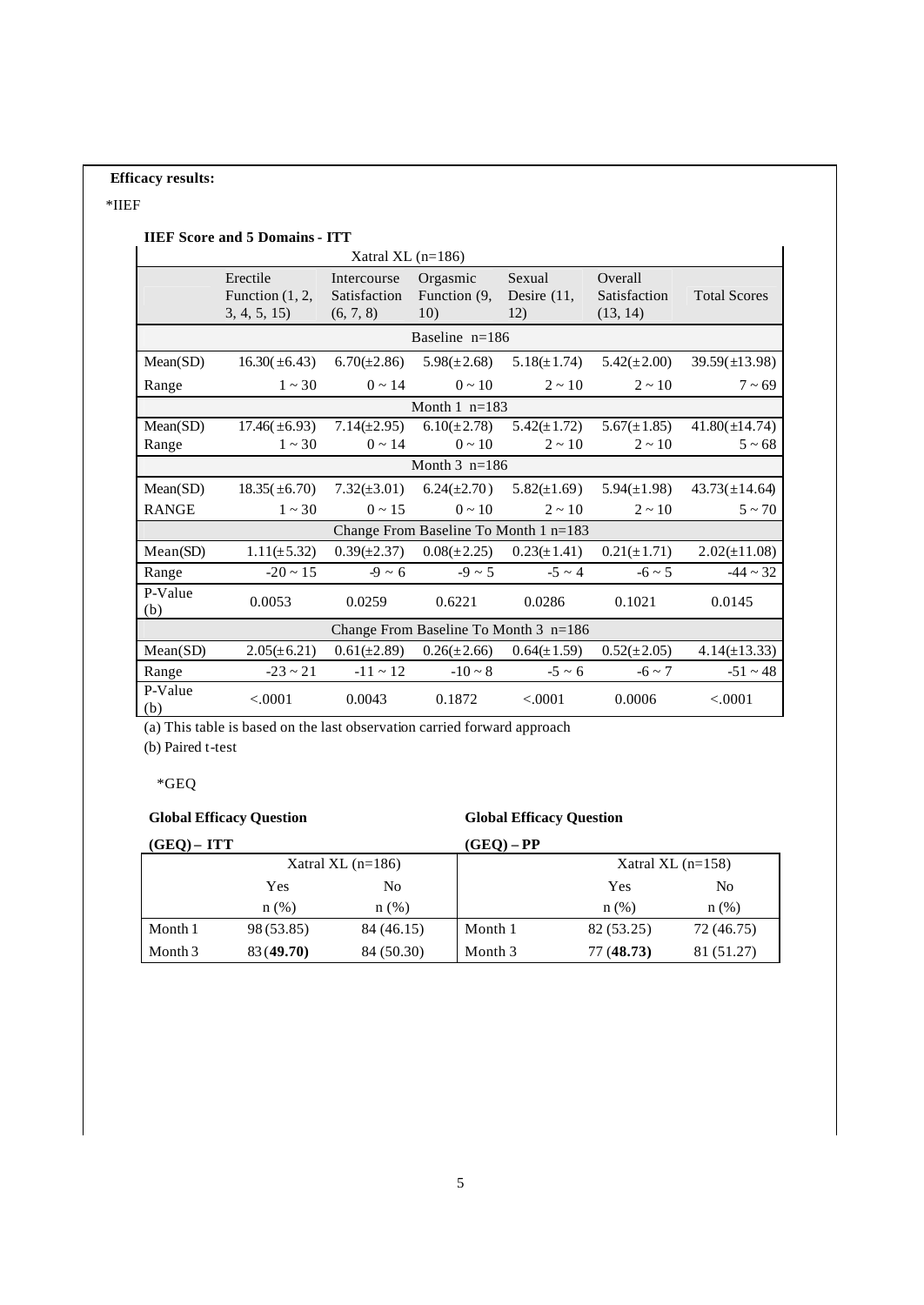\*QoL

| <b>Assessment of QOL</b> |                 |            |                     |                                                  |                                           |
|--------------------------|-----------------|------------|---------------------|--------------------------------------------------|-------------------------------------------|
|                          |                 |            | Xatral XL $(n=186)$ |                                                  |                                           |
|                          | <b>Baseline</b> | Month 1    | Month 3             | <b>Change From</b><br><b>Baseline To Month 1</b> | <b>Change From</b><br>Baseline To Month 3 |
| N                        | 186             | 181        | 185                 | 181                                              | 184                                       |
| Mean                     | 3.89            | 3.05       | 2.85                | $-0.83$                                          | $-1.04$                                   |
| <b>Std Dev</b>           | 1.08            | 1.36       | 7.39                | 1.28                                             | 1.34                                      |
| Median                   | 4               | 3          | 13                  | -1                                               | $-1$                                      |
| Range                    | $0 \sim 6$      | $0 \sim 6$ | $0 \sim 33$         | $-5 \sim 4$                                      | $-4 \sim 4$                               |
| $P-Value(b)$             |                 |            |                     | < .0001                                          | < .0001                                   |

(a) This table is based on the last observation carried forward approach (b) Paired t-test

# \*IPSS

| <b>Assessment of IPSS</b> |                 |             |                     |                                           |                                           |
|---------------------------|-----------------|-------------|---------------------|-------------------------------------------|-------------------------------------------|
|                           |                 |             | Xatral XL $(n=186)$ |                                           |                                           |
|                           | <b>Baseline</b> | Month 1     | Month 3             | <b>Change From</b><br>Baseline To Month 1 | <b>Change From</b><br>Baseline To Month 3 |
| N                         | 186             | 182         | 184                 | 182                                       | 185                                       |
| Mean                      | 18.56           | 13.93       | 13.23               | $-4.68$                                   | $-5.37$                                   |
| <b>Std Dev</b>            | 6.88            | 7.22        | 1.31                | 6.20                                      | 7.09                                      |
| Median                    | 18              | 13.5        | 3                   | -4                                        | -4                                        |
| Range                     | $8 \sim 35$     | $0 \sim 33$ | $0 - 6$             | $-31 - 16$                                | $-31 - 16$                                |
| $P-Value(b)$              |                 |             |                     | < .0001                                   | < .0001                                   |

(a) This table is based on the last observation carried forward approach